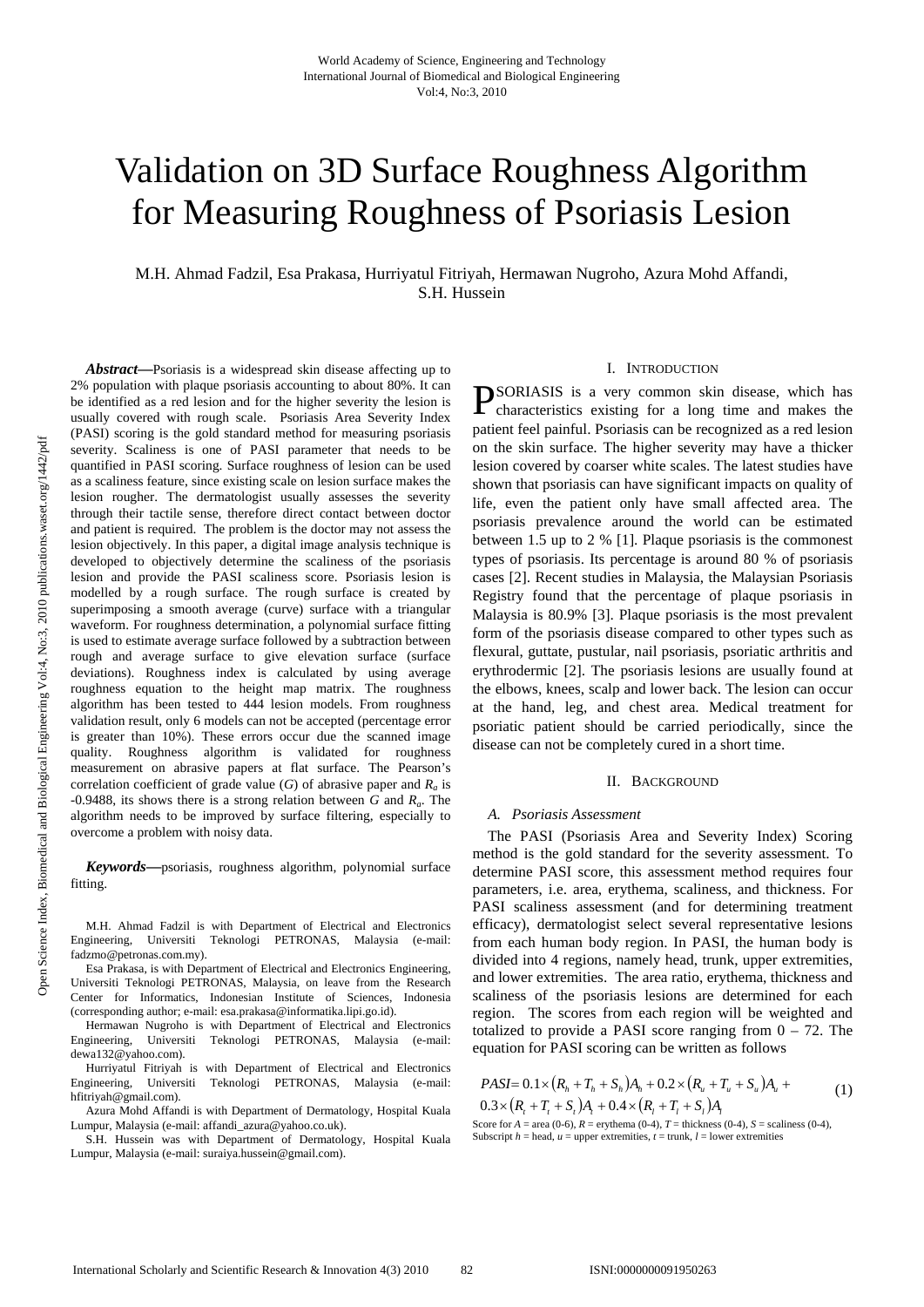Although PASI scoring is the current gold standard, there are some problems regarding PASI scoring, such as tedious, time consuming and the score is influenced inter and intraindividual variation of dermatologist. Therefore, an objective and reliable system is needed to overcome these problems. To assess PASI Scaliness score, dermatologist uses his sense (visual & tactile) and provides scores based on PASI scaliness description (Table I). The objective of the research is to develop an objective imaging system for PASI scaliness assessment. The problem formulation has defined surface feature for PASI scaliness descriptor. This feature should be measurable in computer vision terms and can be used to differentiate PASI Scaliness scores. The standard PASI scaliness description and surface feature of psoriasis lesion are listed in Table I.

TABLE I FEATURES FOR PASI SCALINESS SCORING

| Score          | <b>PASI</b> Scaliness Description                                    | Surface Feature of<br>Psoriasis Lesion |
|----------------|----------------------------------------------------------------------|----------------------------------------|
|                | Fine scale                                                           | Less Rough                             |
| $\overline{c}$ | Coarse scale with most lesion partially<br>covered by scale          | Slightly rough                         |
| 3              | Coarse scale almost all lesions covered<br>by a rough surface        | Rough                                  |
| $\overline{4}$ | Very coarse thick scales covering all<br>lesions, very rough surface | Very rough                             |

## *B. Surface Roughness*

The surface characterization has been widely applied in various fields, for instance, material industry, road monitoring, remote sensing, and medical engineering. The ISO 14460-1 has defined the surface definition. The surface is a set of features which physically exist and separate the entire work piece from the surrounding medium [4]. Using this definition, the surface can be considered as a boundary layer between object and its environment. The surface profile can be categorized into three components; those are roughness, waviness and form [4].

These features are differentiated according to the surface wavelength or the peak-to-peak spacing [4]. Roughness has a fine texture, waviness appears as a superimposed on more general curvature, and form seems as a long-range deviation [5]. Fig. 1 illustrates the distinct between roughness, waviness, and nominal contour.



The roughness can be characterized by applying several statistical variables, such as average roughness, root mean square roughness, maximum area peak height, minimum area valley depth etc [5]. The data for the algorithm were extracted through either 1D profiling or 2D filtering [5],[7],[8]. European Union BCR Project for applied metrology divided roughness parameters into four groups, namely amplitude parameters**,** hybrid parameters, functional parameters, and spatial parameters [9].

In skin research, roughness has been measured by applying digital image analysis. Atopic dermatitis is a common skin disorder, where rough surface appearance is one of the symptoms. The roughness of healthy and unhealthy skin can be characterized in roughness parameters *Ra*, *Rq*, and peak-peak height  $(R_y)$  [10]. The roughness difference between healthy and diseased skin are shown in Fig. 2.



Fig. 2 The 2D and 3D image comparison between healthy skin (a) and diseased skin (b) [10]

If there is no actual nominal shape, the waviness can be considered as the reference surface. The original profile should be filtered out from the waviness. The waviness can be obtained by applying moving average algorithm, creating fitting surface, Fourier transform, or wavelet approaches. The noise error is then calculated through subtraction between the original profile and the reference profile. This method has been used for measuring pavement roughness and predicting pavement ridable characteristics [11]. For the psoriasis cases, lesion roughness is measured by the vertical deviations of the lesion surface that appears on the surface of the body. The surface can be considered rough if these deviations are large or smooth if the deviations are small.

#### III. APPROACHES

#### *A. Data Collection*

The 3D optical scanner, PRIMOS (Phaseshift Rapid In vivo Measurement Of Skin), is used for the data collection. PRIMOS applies digital stripe projection method to obtain the surface data [12]. The advantages of PRIMOS camera are standardization in the capturing distance and scanning area. PRIMOS scanner takes only a few seconds for image scanning (less than 63 ms). The optical scanner provides 2D and 3D images for each scanning. The 2D image of lesion is used for segmenting lesion from the normal skin. The 3D surface image is used for determining the surface roughness. Fig. 3 depicts examples of 2D and 3D images of a lesion surface which is scanned by PRIMOS camera.



Fig. 3 Output of PRIMOS 3D Optical scanner: (a) 3D surface of psoriasis lesion, (b) 2D image of lesion, (c) One-dimensional profiling at first row of lesion image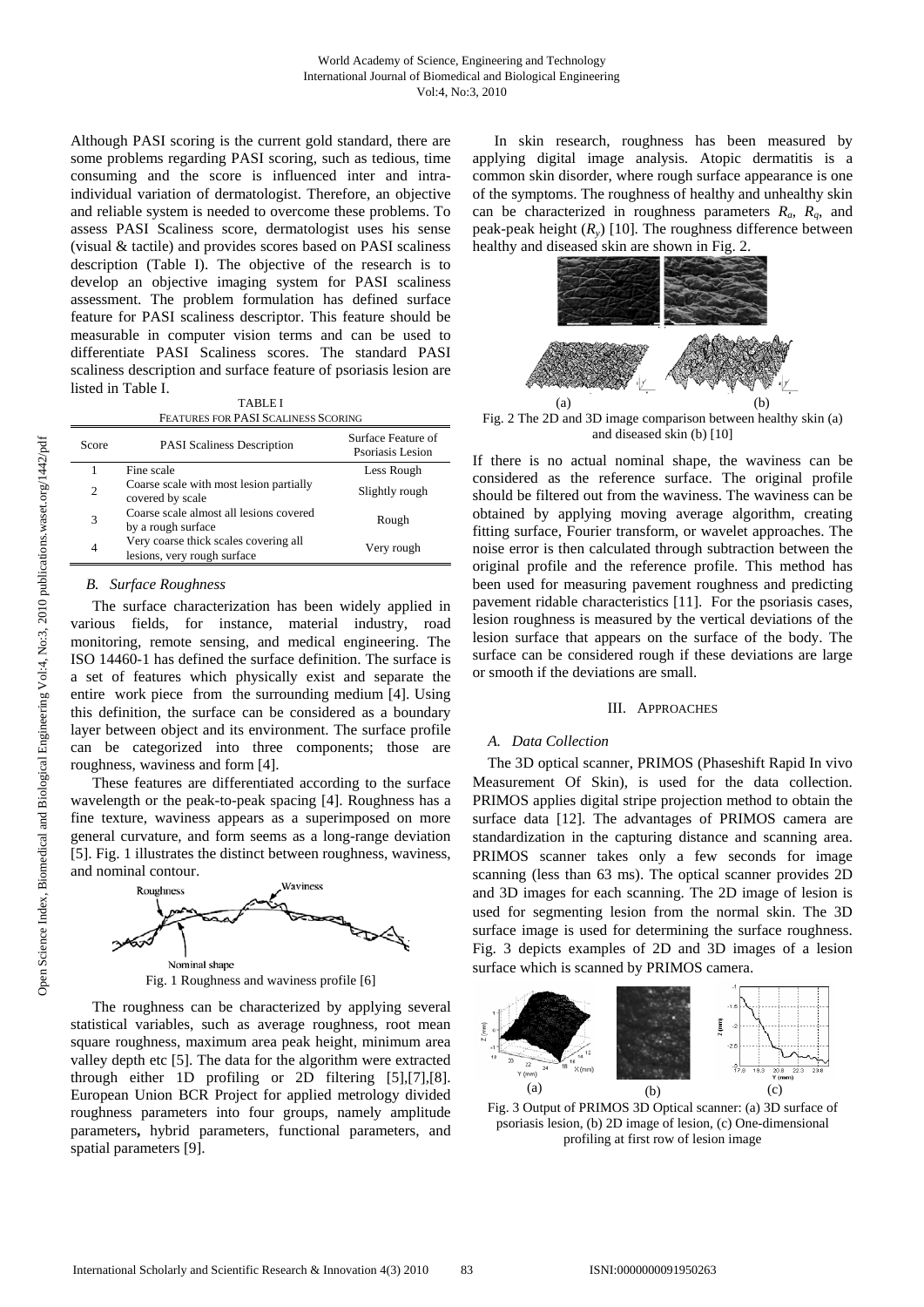## *B. Creating Lesion Model - Roughness Modelling*

The objective of developing rough surface models is to create representative data with controllable parameters. The model will be used for algorithm testing. Hoffman et al developed roughness model for terrain surface modelling with different roughness degree. The model has been generated by shifting and multiplying a sine function [13]. In this work, rough surface models are built using the Hoffman method, but the sine function is replaced by triangular waveforms. The nondifferentiability characteristic of the roughness profile can be represented by triangular waveforms. Ref [19] has introduce non-differentiability and continuous profile for rough surface modelling. The non-differentiable points are usually found at peak points of the rough profile. These peaks can be visually identified with its sharp change on gradient values of a certain point. Using Fourier series, the signal can be properly synthesized by tuning its frequency and amplitude values [14]. The equation of Fourier series has the form

$$
z(x) = \frac{8}{\pi^2} \sum_{k=0}^{\infty} (-1)^k \frac{\sin(2\pi (2k+1) f x)}{(2k+1)^2}
$$
 (2)

The  $z(x)$  variable is a signal of triangular waveform as function of independent variable  $x$ . The  $f$  is the signal frequency and  $(k+1)$  is the number of signal component.

Fig. 4 describes a flow chart for creating rough surface model.



Fig. 4 Flow chart for creating rough surface model

Fig. 5 illustrates rough surfaces produced on a flat surface using the roughness modelling with different amplitudes at a constant frequency. These rough surfaces will be superimposed on curve surface for creating rough surface lesion model.



Fig. 5 The example of rough surfaces at fixed frequency. The amplitude for each model is (a)  $0.2$  (b)  $0.5$ , (c).  $1.0$ 

## *C. Polynomial Surface Fitting*

To estimate average surface of rough surface, polynomial surface fitting is applied to the rough surface of lesion model. This process is to extract an estimated average surface from the rough surface. By subtracting the rough surface from average surface, the deviation surface representing the roughness will be determined; this is the elevation surface.

The rough surface represents the actual surface of lesion and the estimated average surface represents the average surface of lesion. Since the curvature of lesion surface is not a flat, high order polynomial surface fitting is needed. The second, third and fourth order polynomial area applied in this work. The general form of polynomials can be written by following equations [15].

The second order polynomial,

$$
z_2(x, y) = (a_1x^2 + a_2x + a_3)y^2 + (a_4x^2 + a_5x + a_6)y + (a_7x^2 + a_8x + a_9)
$$
\n(3)

The third order polynomial,

$$
z_3(x, y) = (a_1x^3 + a_2x^2 + a_3x + a_4)y^3 + (a_5x^3 + a_6x^2 + a_7x + a_8)y^2 + (a_9x^3 + a_{10}x^2 + a_{11}x + a_{12})y + (a_{13}x^3 + a_{14}x^2 + a_{15}x + a_{16})
$$
\n(4)

The fourth order polynomial,  
\n
$$
z_4(x, y) = (a_1x^4 + a_2x^3 + a_3x^2 + a_4x + a_5)y^4 + (a_6x^4 + a_7x^3 + a_8x^2 + a_9x + a_{10})y^3 + (a_{11}x^4 + a_{12}x^3 + a_{13}x^2 + a_{14}x + a_{15})y^2 + (a_{16}x^4 + a_{17}x^3 + a_{18}x^2 + a_{19}x + a_{20})y + (a_{21}x^4 + a_{22}x^3 + a_{23}x^2 + a_{24}x + a_{25})
$$
\n(5)

The coefficient of determination  $(R^2)$  is used to measure fittingness of polynomial fitting [16]. The equation of  $R^2$  is given by

$$
R^{2} = 1 - \frac{\sum_{i=1}^{M} \sum_{j=1}^{N} z_{i,j} - f_{i,j}}{\sum_{i=1}^{M} \sum_{j=1}^{N} z_{i,j} - \overline{z}}
$$
(6)

A good fit can be obtained if  $R^2$  value is between 0 and 1, and its value close to 1. An acceptable value of  $R^2$  should be fixed at a certain value which is close to 1. For the  $R^2$  outside the interval 0 to 1, its fitting result can be ignored. Since the lesion area covers a small skin area, the surface fitting is categorized into six types only. The surface types are flat, ridge, valley, peak, pit, and saddle [17], [18]. These surfaces are illustrated in Fig. 6.



Fig. 6 Fitting surface types for creating estimated average surface: (a) flat, (b) ridge, (c) valley, (d) peak, (e) pit, and (f) saddle

The following algorithm can be applied to determine the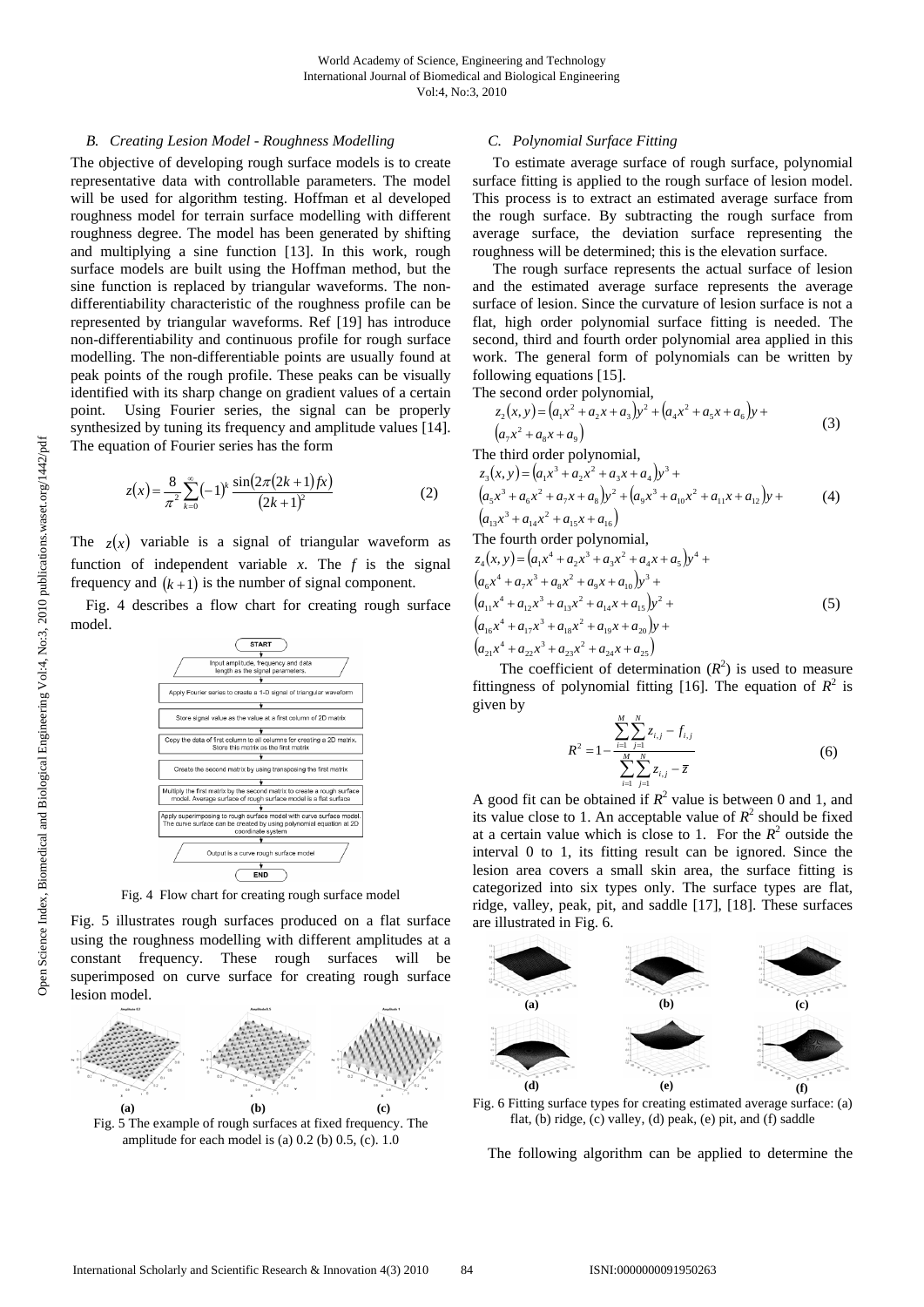estimated average surface [17]:

- 1. Suppose there is a rough surface matrix, and each data point can be represented by  $z(x_i, y_i)$ . The coordinates *x*, *y*, and its value  $z(x_i, y_i)$ will be used to calculate polynomial coefficients. Total data point in rough surface is *N*.
- 2. Assume this algorithm applies second order polynomial for surface fitting. The matrix equation of Equation 2 can be written as  $VA = Z$ . Matrix element of *A* is unknown, then inversion  $A = V^{-1}Z$  should be applied to determine matrix of polynomial coefficient *A* .

$$
V = \begin{bmatrix} x_1^2 y_1^2 & x_1 y_1^2 & y_1^2 & x_1^2 y_1 & x_1 y_1 & y_1 & x_1^2 & x_1 & 1 \\ x_2^2 y_2^2 & x_2 y_2^2 & y_2^2 & x_2^2 y_2 & x_2 y_2 & y_2 & x_2^2 & x_2 & 1 \\ x_3^2 y_3^2 & x_3 y_3^2 & y_3^2 & x_3^2 y_3 & x_3 y_3 & y_3 & x_3^2 & x_3 & 1 \\ \cdots & \cdots & \cdots & \cdots & \cdots & \cdots & \cdots & \cdots & \cdots \\ x_N^2 y_N^2 & x_N y_N^2 & y_N^2 & x_N^2 y_N & x_N y_N & y_N & x_N^2 & x_N & 1 \end{bmatrix}
$$
  

$$
A = \begin{bmatrix} a_1 \\ a_2 \\ a_3 \\ a_3 \\ \vdots \\ a_n \end{bmatrix} \quad Z = \begin{bmatrix} z(x_1, y_1) \\ z(x_2, y_2) \\ z(x_3, y_3) \\ \vdots \\ z(x_n, y_n) \end{bmatrix}
$$

$$
\begin{bmatrix} a_9 \end{bmatrix} \begin{bmatrix} z(x_N, y_N) \end{bmatrix}
$$
  
3. Using matrix *A*, the estimated average surface *Z<sub>r</sub>* can be obtained through equation *Z<sub>r</sub>* = *VA*.

 $(x_{N}, y_{N})$ 

#### *D. Roughness Algorithm*

 $\overline{\phantom{a}}$ 

 $\mathsf I$ 

Roughness index can be determined by applying a roughness algorithm. The algorithm uses lesion area images as the input rough surface. Second, third and fourth order polynomial fitting are applied to the rough surface. The best fitting result can be selected based on its  $R^2$  value. The estimated average surface is extracted from each fitting. To determine elevation surface, estimated surface is subtracted from rough surface. Fig. 7 describes surface subtraction of rough surface and estimated average surface to obtain elevation surface. The elevation surface can be used to calculate average roughness.



Fig. 7 Subtraction surface between rough surface and estimated surface to elevation surface

Average roughness (*Ra*) is selected as roughness index at roughness algorithm. The  $R_a$  equation is applied to whole height map matrix. The equation for matrix of elevation surface with size  $M \times N$  can be written as

$$
R_a = \frac{1}{MN} \sum_{i=1}^{M} \sum_{j=1}^{N} |h_{i,j}|
$$
 (7)

The equation of  $R_a$  has been tested to the computational model of rough surface (Fig. 5) and combination between rough surface and curve surface (Fig. 6).

## *E. Validation for Roughness Algorithm*

Algorithm validation has been conducted to validate polynomial fitting and roughness measurement. For validating polynomial fitting, a male mannequin and several pieces of surgical tape have been used. The tape pieces are mounted on mannequin's skin surface to simulate psoriasis lesions on human skin surface (see Fig. 8). Four hundred forty four lesion models from to 4 body regions (arm, upper extremities, trunk and lower extremities) are selected for algorithm validation. The algorithm can be considered valid, if roughness value of tapes can be kept constant in any locations. To validate roughness measurement, some abrasive papers with different roughness grades are measured. The measured roughness should correlate with the roughness grade that is given by manufacturer. The correlation between measured roughness and roughness grade is determined by using Pearson's correlation coefficient. The equation of Pearson's correlation coefficient for two population variables X and Y can be written as

$$
\rho_{x,y} = \frac{E[(X - \mu_X)(Y - \mu_Y)]}{\sigma_X \sigma_Y} \tag{8}
$$

To determine correlation coefficient of sample, it is given by

*r*

$$
=\frac{\sum_{i=1}^{N}(x_i-\overline{x})(y_i-\overline{y})}{\sqrt{(x_i-\overline{x})^2}\sqrt{(y_i-\overline{y})^2}}
$$
(9)

Pearson's correlation coefficient ranges from -1.0 to +1.0. The relation can be decided as a strong relation if the absolute value of *r* approximates to 1.



psoriasis lesions

#### IV. VALIDATION

To validate fitting algorithm result, average roughness value at flat surface is used as the reference. This average is obtained from 33 samples of lesion models on a flat surface. Three images are taken for each lesion, therefore totally 99 images are used to calculate reference roughness. The average roughness for lesion model on a flat surface is 0.013 mm with standard deviation 0.001 mm.

Roughness values of lesion models for each body region are calculated. The lesion models are taped on four body regions of mannequin, namely head, trunk, upper extremities and lower extremities. There are 444 lesion models that have been determined. Ten lesions are located at head, 89 lesions at upper extremities, 125 lesions at trunk and 220 lesions at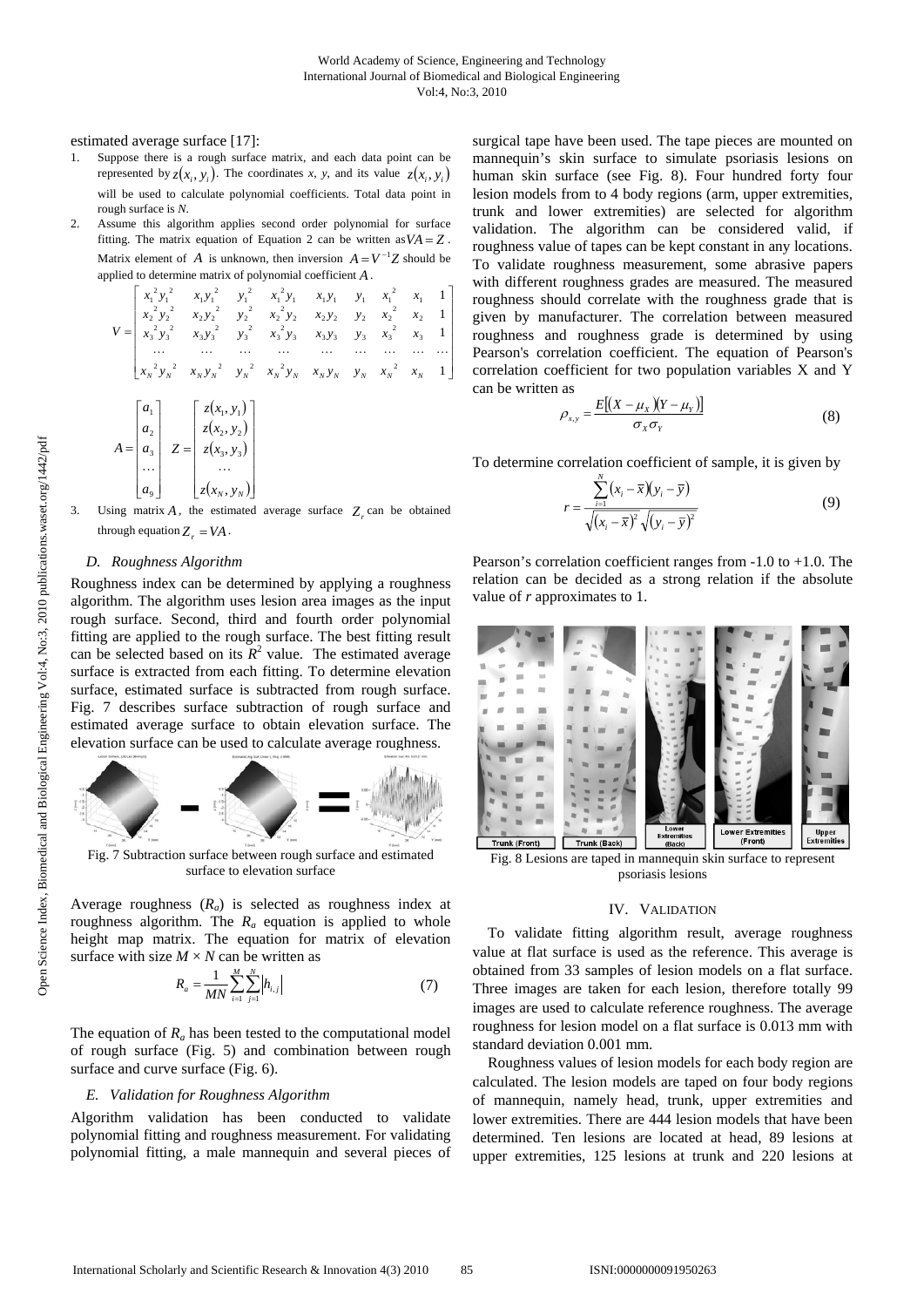lower extremities region. Fig. 9 shows percentage error of average roughness of lesion at head, upper extremities, trunk, and lower extremities regions. To validate the result, the acceptable percentage error is set to 20%. Then, the acceptable range of  $R_a$  is 0.0104 mm up to 0.0156 mm.



Fig. 9 The *Ra* of lesion models at head, upper extremities, trunk, and lower extremities regions

Most of result can be accepted, due to the percentage error less than 20%. Fig. 10 describes percentage of lesion models which have percentage error within 20% and greater than 20%. There measurement result of head and upper extremities regions are totally accepted. The percentage error of *Ra* within 20% can be achieved if the  $R^2$  of surface fitting is not less than 90%.



Fig. 10 Percentage of lesion models which have percentage error within 20% and greater than 20%. The results of roughness measurement at head and upper extremities region can be accepted. The significant error can be obtained at highly curved surfaces

The lesions with percentage error more than 20% are obtained from lesion 23, 86, 90, 94, and 98 of trunk region and lesion 15 of lower extremities region. These significant errors occur due image quality. The algorithm is validated for any location on the human body surface except the image can not be taken properly. Valley curve with narrow gap degrades the image quality. The focused image will not be achieved if the camera lead does not cover the scanning surface properly and the scanning surface is not perpendicular to camera lens. The scanning surface is not covered properly, due to rigidity of human model skin surface. The mannequin's skin surface may not be flattened as well as the actual human skin. Fig. 11 illustrates the disability of camera lead to cover the scanning surface.



Fig. 11 Camera lead can not touch valley curve of scanning surface

To validate roughness measurement, abrasive papers with different grades are used as the tested surfaces. Average roughness of four grades of abrasive paper is listed in Table II. Grade value (*G*) follows standard of United States CAMI (Coated Abrasive Manufacturers Institute). Relation between *G* and *Ra* is proven by using Pearson's correlation coefficient. The correlation value of *G* and  $R_a$  is -0.9488, its shows there is a strong relation between *G* and *Ra*. Minus sign represents negative linear relationship, which means the smoother surface (small  $R_a$  value) is represented by a large number of grade value. This value proves that roughness algorithm can be used to determine roughness grading.

TABLE II AVERAGE ROUGHNESS OF ABRASIVE PAPER

| <b>Grade Values</b><br>(G) | Average particle<br>diameter $(D)$ ( $\mu$ m) | $R_a$ (mm) |  |
|----------------------------|-----------------------------------------------|------------|--|
| 24                         | 708                                           | 0.2637     |  |
| 60                         | 265                                           | 0.1110     |  |
| 80                         | 190                                           | 0.0924     |  |
| 120                        | 115                                           | 0.0304     |  |

Since, the average roughness is an amplitude parameter, its value will relate to particle size. Bigger size in diameter will create higher amplitude deviation in the rough profile. To compare between average particle diameter standardization and average roughness, both values are normalized with its maximum value. The grades are then evaluated in limited interval (between 24 up to 120). Plot of normalization of average particle diameter and average roughness versus grade values are decreasing exponentially. The plots are illustrated in Fig. 12.



Fig. 12 Comparison between normalization of average particle diameter vs. CAMI Grade (solid line) and normalization of average roughness vs. CAMI grade (dashed line)

Both of plots have high *R*-square value. The *R*-square value of fitting equation of CAMI standard is 0.99 and for average roughness algorithm is 0.98. It can be stated that